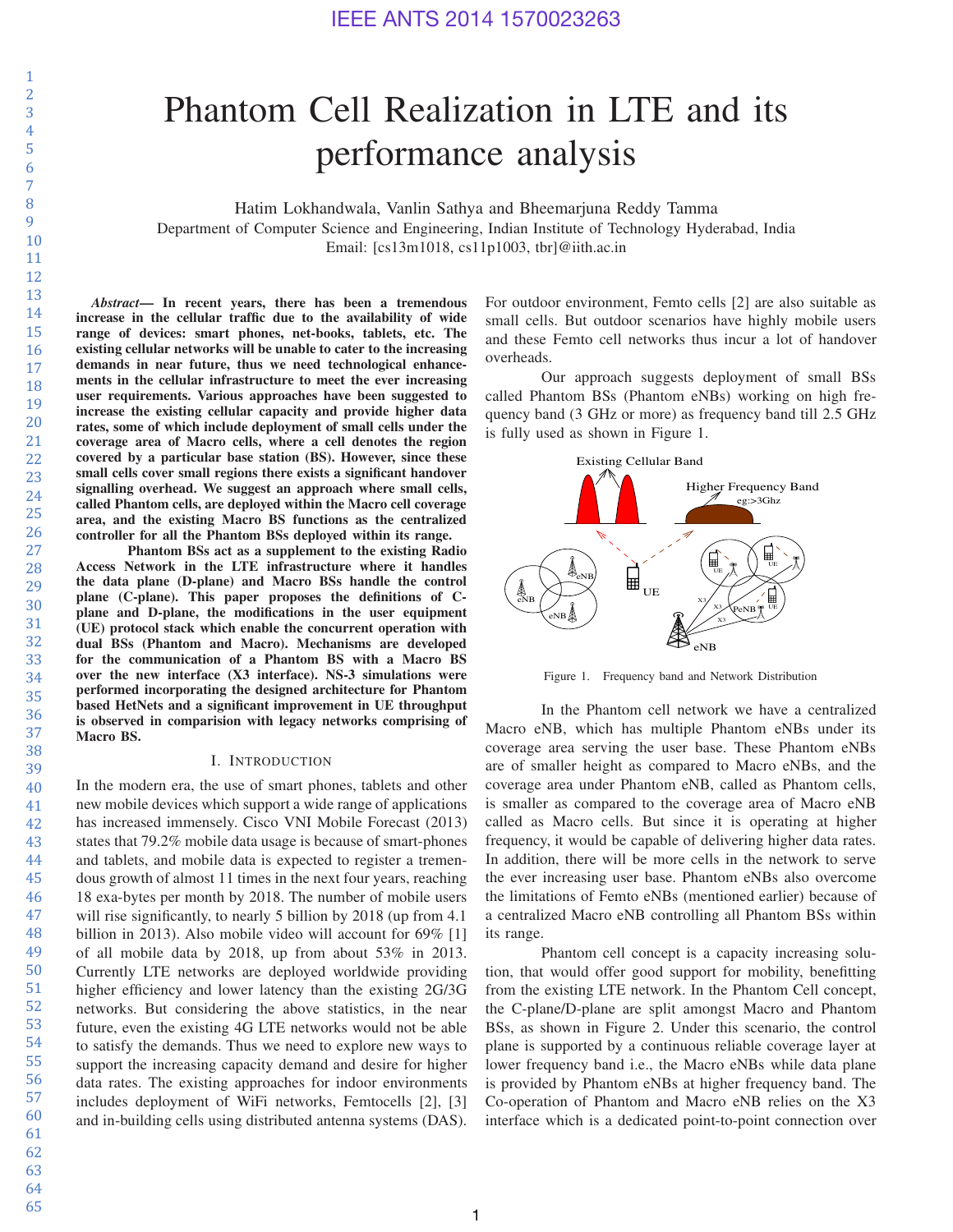an optical fiber [4] through which a Macro eNB controls the Phantom eNB. Since the user data goes through Phantom eNB which operates at a higher frequency band, the data rates are boosted.



Figure 2. C-plane/D-plane Split among Macro and Phantom eNBs

- *A. Advantages of Phantom Cell*
	- 1) Since Phantom and Macro eNBs operate at two different frequencies there is no interference experienced by the Macro eNB, and thus Phantom eNBs deployment does not adversely impact the functioning of large, legacy Macro cell networks.
	- 2) No Re-arrangement of Macro eNBs is required due to inclusion of Phantom eNBs in the network.
	- 3) We get the flexibility to turn the Phantom eNBs ON/OFF, depending upon the traffic levels. This is highly beneficial and could result in substantial energy savings [5].
	- 4) Control signaling due to frequent handovers is significantly reduced because of the centralized architecture.
	- 5) Deployment can be done according to the traffic requirement, in normal high traffic case (for eg: small parks) Phantom eNBs can be sparsely deployed and in super high traffic case (for eg: super markets, Techno parks, railway station) Phantom eNBs can be deployed densely to serve the needs.

In this paper an architecture for the realization of Phantom eNBs based heterogeneous network (HetNet) is discussed, describing communication mechanisms between Phantom eNB, Macro eNB and the user equipment (UE). Section II highlights some of the major architectural challenges associated with different network entities and there communication in this Phantom based HetNets. Section III explains about the modifications needed in the UE protocol stack, Initial cell acquisition and synchronization procedure if a UE gets connected with both Macro and Phantom eNB. Protocol stack of Phantom eNB, Random Access and Paging Mechanisms for Phantom based HetNets are also covered in Section III addressing the challenges described in previous section. Section IV describes some of the mobility scenarios illustrating the shift of data plane to and from between Phantom and Macro eNB. In Section V, we describe the experimental setup and analysis of results, followed by conclusions in Section VI.

## II. CONTROL AND DATA PLANE SPLIT:MAJOR **CHALLENGES**

Phantom eNBs, unlike conventional eNBs, will only send primary/secondary synchronization signals (PSS/SSS) and will not send cell specific reference signals, Master Information Block (MIB) and System Information Blocks (SIB) in the LTE frame structure. The Radio Resource Connection (RRC) procedures between a UE and the Phantom eNB such as channel establishment  $(RRC_{Connected})$ , channel release  $(RRC_{Disconnected})$  and  $RRC_{Ide}$  are all maintained by the Macro eNB on behalf of the Phantom eNB, with which the UE will get attached. Also, the authentication of the UE for attachment with the Phantom eNB is done by Macro eNB.

## *A. Challenges:*

Described below are some of the major challenges in obtaining and maintaining a concurrent parallel connection with the two eNBs in a Phantom based HetNet.

- 1) Since these two eNBs operate at different frequency band, the major challenge that arises is to facilitate the communication of a UE with both eNBs simultaneously. Switching to and fro, from one frequency band to another, is not practically feasible as it would result in decreased throughput and increased delay in communication with each of the two eNBs.
- 2) A UE has to time-synchronize with both the eNBs so as to facilitate proper data transfer.
- 3) Apart from regular control messages involved in channel establishment, handovers etc, mere data exchange between a UE and BS involves exchange of control messages such as acknowledgments, scheduling grants and scheduling decisions etc.Thus segregating and categorizing the parts of control plane and the data plane, and to specify a definitive boundary between them is a challenging aspect.
- 4) Mobility management of the UE: As the user is mobile, he/she may not necessarily be in the coverage of a Phantom eNB, and thus in such a situation, the Macro eNB has to take care of both control and data plane.

In order to make above provisions, we need to modify the UE protocol stack so that it is able to communicate in such a Het-Net. Also the functionality in the protocol stack of Phantom eNB and Macro eNB needs to take into account the above structural changes and a mechanism to let them communicate over the X3 interface is needed as well. In the following subsections, we suggest step by step, the architecture of each of these different segments, and how the above challenges could be solved through them.

# III. PROTOCOL STACK OF PHANTOM UE, PHANTOM ENB AND INITIAL CELL ACQUISITION PROCEDURE

# *A. Protocol Stack of Phantom UE(UE connected to both Macro and Phantom eNB)*

In the current scenario, a UE is tuned into a certain frequency band/channel, typically of the 2.5GHz spectrum, for its operation and communication. But these HetNets, where Phantom eNBs, generally operate at 3GHz or more, demands UEs to be able to work at two different frequencies for transmission to, and reception from the Macro and Phantom eNBs simultaneously. In order to have this capability we propose addition of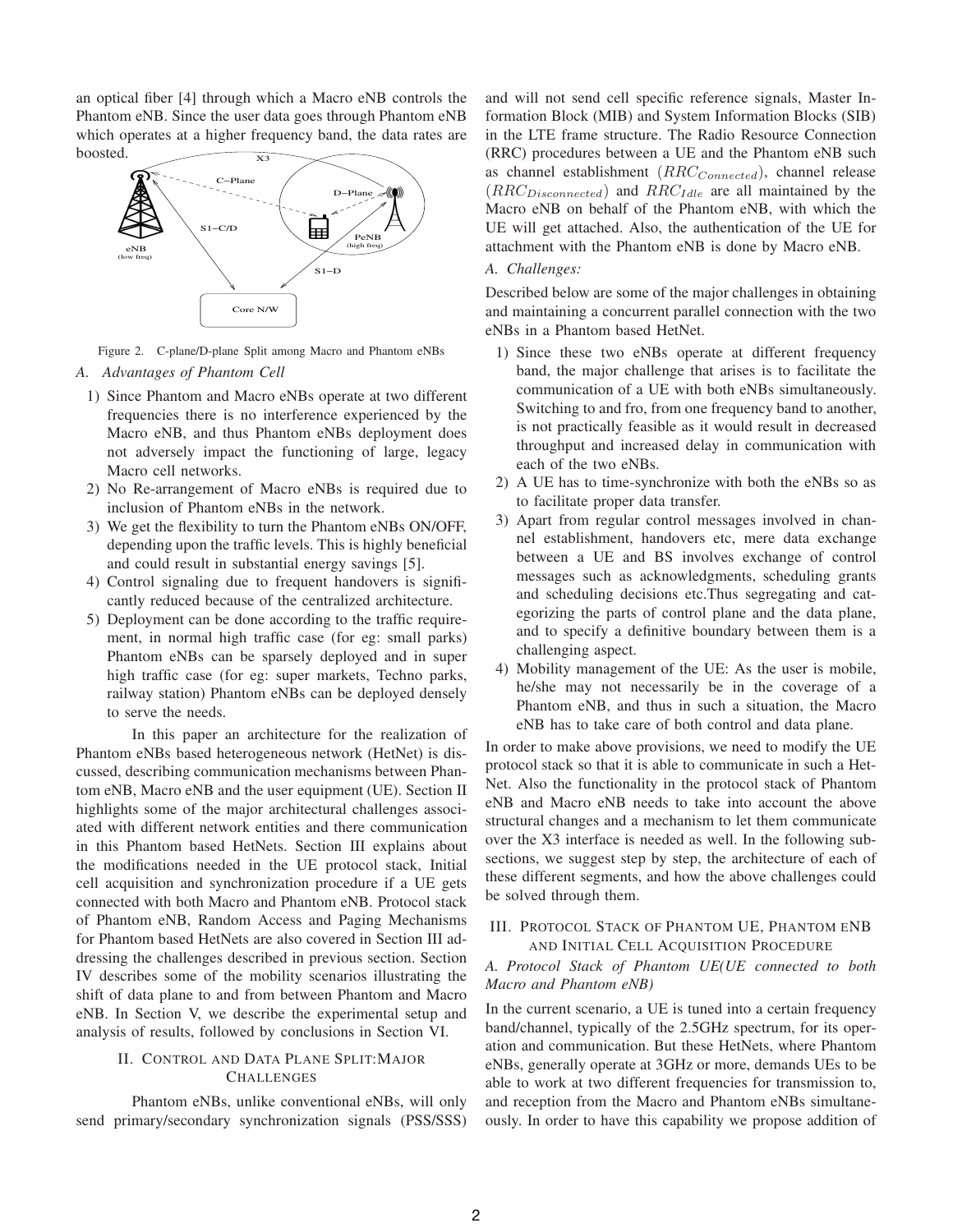an extra radio (i.e UE Phantom Physical Layer) at each UE as represented in Figure 3 along with the existing UE protocol stack. The new radio also interacts with the existing MAC and other higher layers in the traditional LTE-UE stack. In addition, all the above layers maintain the state information of whether the UE is in Phantom mode (where it is connected to Phantom eNB for data and Macro eNB for control) or in Macro mode (where everything goes through Macro eNB). Depending upon the topology and the mobility of the UEs, a UE may or may not be connected to Phantom eNBs. It is thus necessary to keep the state information available at the upper layers.

Now when a UE is in the Phantom mode, the data from higher layers would pass down the stack and would be sent through the new radio to the Phantom eNB. Similarly, any downlink data from Phantom eNB would go up the existing stack passing through the new radio. When user is connected to both the Phantom and Macro eNBs and has some data to be sent in the uplink, the MAC layer ensures that it uses the PUCCH (Physical Uplink Control Channel) of the new radio in order to request resources (scheduling grant) for transmitting data. Similarly, if there is a downlink data from Phantom eNB to the UE, UE would be informed through PDCCH (Physical Downlink Control Channel) of the new radio for receiving data through the PDSCH (Physical Downlink Shared Channel).



Figure 3. Protocol Stack of Phantom UE



As soon as a UE (mobile device) is switched on, it performs a cell acquisition procedure so as to identify nearby cells to connect with and to get the configuration of the cell for communication purpose. Here UE tries to find PSS from both the Macro and Phantom eNBs (if any present in the vicinity), and thus gets the physical cell layer identity (PCID) of the two cells and also acquires the 5ms (sub-frame timing) of the two cells. In next step, UE finds SSS, and is thus able to get the cell identity group and frame timing of the cells. Author [4] suggests that there should be no PSS/SSS from Phantom eNB. One approach in this regard could be sending the PSS/SSS of Phantom eNB through Macro eNB, where Phantom would be sending the PSS/SSS information to Macro eNB through X3

interface. However, this would incur a lot of communication delay and is highly infeasible and an unscalable approach.

After receiving PSS/SSS, UE gets the MIB from the Macro eNB. However, there would be no MIB from Phantom eNB. Instead, the Phantom eNB communicates all MIB related information to Macro through the X3 interface. Traditionally, Macro eNB sends following information in the MIB:-

- 1) Downlink bandwidth of Macro.
- 2) System Frame Number.

Now since the Phantom eNBs will not be transmitting any MIBs, we have modified the MIB of the Macro eNB so as to include the downlink bandwidth of the Phantom eNB as well. Thus through MIB from Macro eNB, UE gets to know the downlink bandwidth of the Phantom. Similarly, there would be no SIBs from Phantom eNB. So the SIB-2 that we get from Macro which typically includes the uplink bandwidth of Macro eNB, would now also include the uplink bandwidth of Phantom eNB. Similarly, all the system information, including the configuration details present in SIB 1-9 coming from Macro eNB, now also includes the system information for Phantom eNBs, which a Phantom eNB passes to a Macro eNB through X3 interface.

If the signal strength from Macro eNB is higher than the Phantom eNB, then UE would be merely connected to the Macro eNB for both control and data transfer. However if UE gets a better signal strength from the Phantom eNB, then it would be attached to the Phantom eNB for data transfer, and the new radio will communicate with the Phantom eNB as explained in the previous section.

#### *C. Protocol Stack of Phantom eNB*

Phantom eNBs provide high scalability by providing flexibility to network operators to gradually add capacity. Its deployment can be done according to the need and may not necessarily be uniform everywhere. The layers in the protocol stack of Phantom eNB would be the same but with some modifications in their functionality. A Phantom eNB is connected just to the P-GW and there is no connectivity with the MME (Mobility Management Entity) in the core network as shown in Figure 2. A user in any scenario would be connected to the Macro eNB and thus all NAS (Non-Access Stratum) messages for authentication of the UE would go to Macro eNB. Now if a UE is connected to Phantom eNB for data transfer then Macro eNB would share the authentication related information of the UE with the Phantom eNB through the X3 interface. All the signaling radio bearers (SRB)which are the radio bearers for transmission of RRC and NAS messages are sent by the Macro eNB. Phantom\_NAS as shown in Figure 4 would merely store the information regarding the authentication of UE, and there is no message exchange between MME and the UE regarding the authentication. Likewise, Phantom\_RRC layers as shown in Figure 4 keeps information regarding establishment of RRC context. The following sub-sections specifies two main mechanisms which are performed by Macro eNB on behalf of the Phantom eNB to aid the data transfer procedure.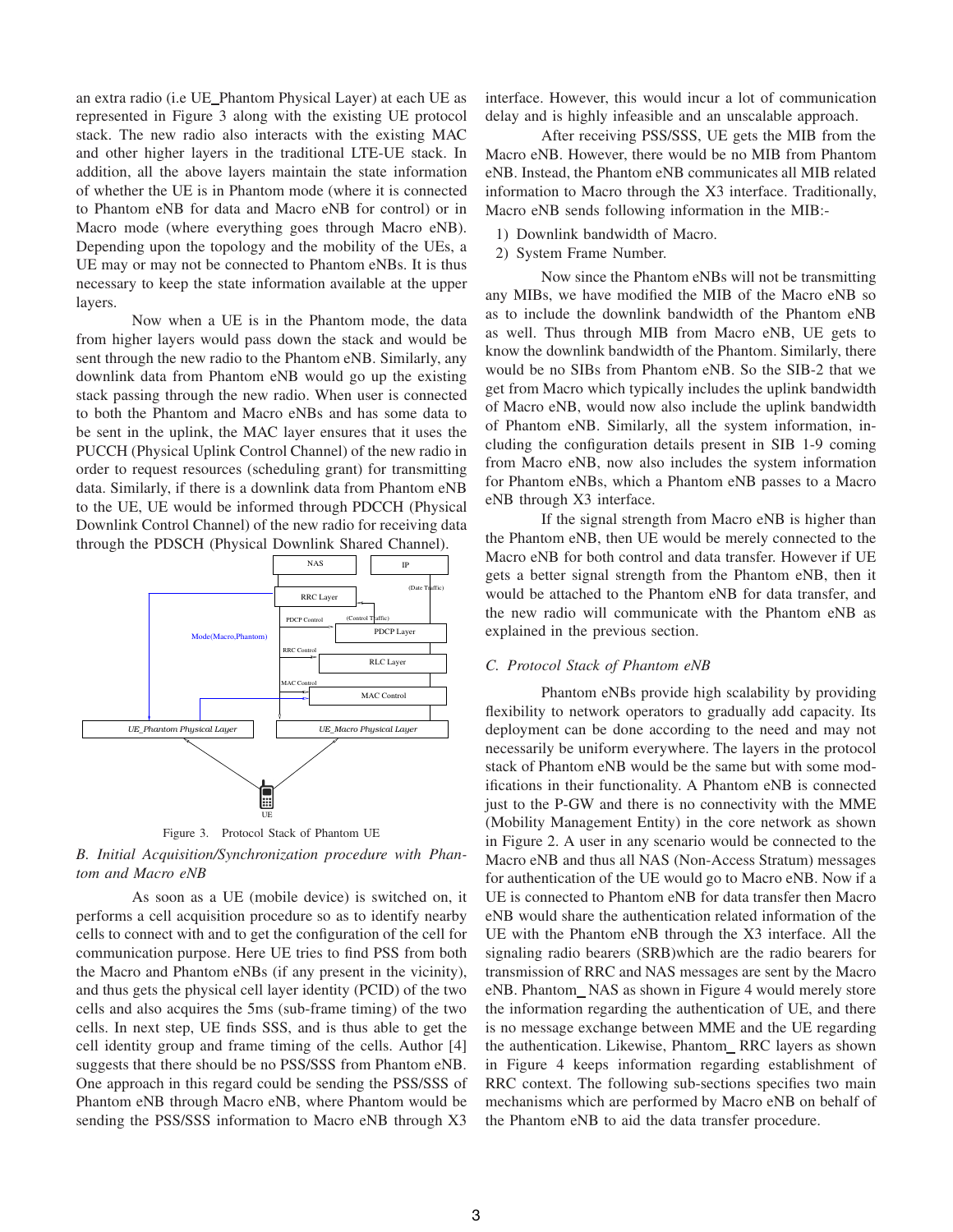

Figure 4. Protocol stack of Phantom eNB

1) Random Access and RRC Connection Set Up: In this Phantom based HetNet, a UE has parallel connectivity with two eNBs, and thus random access and RRC connection set up mechanisms take place differently. A Macro eNB maintains the information that whether a UE is connected to it just for control or control and data transfer both. Now when a UE performs random access by selecting one of the preambles and transmitting it over PRACH, the request arrives at the Macro eNB. Since the Macro eNB has the information of dual connectivity of UE, it passes this random access request to the appropriate Phantom eNB, with which the UE is connected, through X3 interface as shown in Figure 5. Phantom eNB then assigns a temporary C-RNTI and also determines the timing advance for the UE through the location information of the UE passed by Macro eNB. This response is again passed back to the Macro eNB which informs the UE through DL-SCH.

However, Macro eNB assigns resources to the UE for transmitting RRC connection request in the next step. In the third step, UE sends RRC connection request via UL-SCH through resources assigned in the previous step. Phantom eNB then sends contention resolution to the UE via Macro eNB (Figure 5). Note that from first step multiple UEs may be performing simultaneous random access using the same preamble sequence which would thus be getting same temporary identifier in second step. In the fourth step, UE compares the identity in the message with the identity received in second step. A terminal which finds the match, has completed the random access process successfully and the data transfer would take place via Phantom eNB, through the new radio in the UE. One advantage of having Phantom eNB and redirecting the Random Access request to Phantom eNB by Macro eNB is that each Phantom/Macro eNB has its own separate collision domain, thus reducing the probability of collisions.

Consider a scenario in which a UE is connected merely to a Macro eNB and an other UE is connected to both Phantom and Macro eNB. Assume that they happen to pick up the same preamble during their random access

attempt. Both UEs could still successfully transmit the data as preamble of UE connected to Macro eNB would go to it as usual while the preamble of the UE connected to both eNBs would go to Phantom eNB and thus no collision even on picking up the same preamble.



Figure 5. Flow Diagram for Random Access in Phantom based HetNets

2) PAGING: Paging is a network initiated connection setup mechanism when there is some downlink data to be sent to the UE. It is the mechanism through which the network informs a UE of some incoming data. In LTE, S-GW gets the data for a UE, which then informs MME about the incoming data. Now since only the Macro eNB is connected to the MME, MME informs all Macro eNBs under its tracking area about the paging message. Macro eNB configures at which sub-frames a UE should wake up and perform paging. A UE constantly wakes up at this predefined time intervals to monitor the paging information from the network. Phantom eNB does not send any of the paging messages as it is not connected to the MME. A UE searches for P-RNTI in the paging message received through PDCCH of the existing physical layer and not of the new radio (referred in previous section). UE then tries to decode PDSCH from the information in PDCCH and looks for the identity information (P-RNTI) included in the paging message. If UE finds it to be a match with its own identity then it triggers random access procedure followed by establishment of the RRC connection setup. Thus we can conclude that a Macro eNB aids the data transfer process by performing paging and RRC connection/Re-connection establishment procedures while data movement takes place between the new radio of the UE and the Phantom eNB.

Phantom and Macro eNBs protocol stack thus needs to have mechanisms to communicate with each other over the X3 interface for the above mentioned procedures to take place.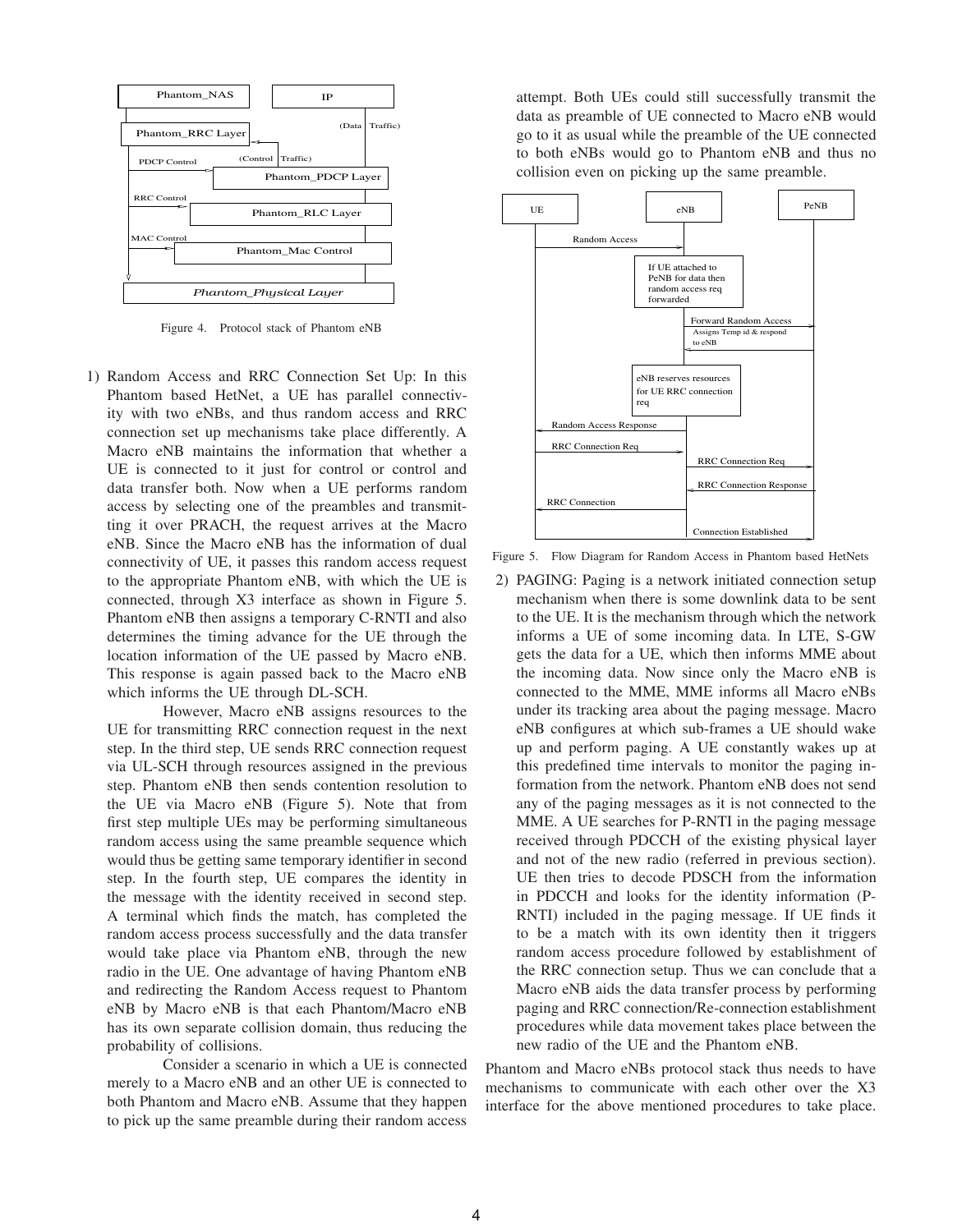## IV. HANDOVER SCENARIOS IN PHANTOM BASED **HETNETS**

In this Phantom based HetNets, we have an advantage of having a centralized controller (Macro eNBs) which has complete information of the topology and configuration of all Phantom BSs under its coverage area. Also there would be a substantial reduction in signaling messages being exchanged during handovers because of Macro BS controlling the entire handover procedure. In this context the following mobility scenarios could arise :-

## *A. Macro eNB to Phantom eNB Handover*

User is currently connected to the Macro eNB for both control and data transfer when it is at location X as shown in Figure 6. Macro eNB advertises location of Phantom eNBs under its coverage area through SIBs and when enters into these location its second radio gets activated. Now in Figure 6 when UE is at location Y its second radio is activated since it is in the coverage area of a Phantom eNB, and also it starts receiving good signal strength from that particular Phantom eNB. UE reports about this to the Macro eNB. Macro eNB acts as a controller which decides about the attachment of the UE to Phantom eNB based on the current load of that Phantom eNB and the quality of signal UE is receiving from that Phantom eNB. If it decides to attach UE to Phantom eNB, it then instructs the appropriate Phantom eNB through X3 interface to handle the new user and also informs the user, which then starts communicating with the Phantom eNB through the new radio. Hence, the user would now get attached to the Phantom eNB for the data transfer, and to the Macro eNB for the exchange of control messages as shown in Figure 6.



Figure 6. Handover in Phantom Based HetNets.

#### *B. Phantom eNB to Macro eNB Handover*

This scenario is exactly the reverse of previous one where a UE moves out of the coverage area of the Phantom eNB and the Macro decides to handle the UE for both control and data transfer. It instructs the UE, to disable the new radio, and the Phantom eNB, to release the resources currently allocated to the UE.

## *C. Phantom eNB to Phantom eNB Handover*

Under this scenario, UE moves from the coverage area of one Phantom eNB to another Phantom eNB.

#### V. PERFORMANCE EVALUATION

Simulations are performed in NS-3.19 simulator to realize the architecture and mechanisms proposed in the previous sections. Assumptions taken are in accordance with the latest 3GPP Release. Various additional functionality are added on top of the current support provided by the simulator for LTE. *A. Experimental Set Up*

*1) Static Scenario:* We have considered three different network configurations for the simulation study. In all these configurations UEs are kept static.

**Configuration (a):** One Macro eNB is deployed at the position (0,0,0) and 5 UEs are placed on both sides of the Macro eNB at positions (20,i,0) and (-20,i,0) where  $i = j * 45$  [  $0 < j <$ 4 ]. No Phantom eNB are deployed in this scenario.

**Configuration (b):** One Macro eNB is deployed at the position (0,0,0) and along with that Phantom eNBs are placed on both sides of the Macro eNB at positions  $(15,i,0)$  and  $(-15,i,0)$ where  $i = j * 45$  [  $0 \le j \le 4$  ]. UEs were placed at similar coordinates as in the case (a).

**Configuration (c):** It has similar configuration as (b) with Phantom eNBs being replaced by Femto eNBs.

TCP flows are installed over each of the UEs to transfer 1 MB of data from the UE to a Remote Host connected over the Internet and vice versa. Consider for example, if we have 2 UEs, then TCP flows are installed between each of the UE and the Remote Host in both uplink and downlink direction (Figure 10).



Figure 10. TCP Flow Between UEs

*2) Mobility Scenario:* Simulation experiments are performed for the following network configurations:

**Configuration (a):** Only a single Macro eNB is deployed **Configuration (b):** Four Phantom eNBs are deployed at a distance of 900m from a Macro eNB to realize the scenario as shown in Figure 6.

**Configuration (c):** Four Femto eNBs are deployed at similar locations as Phantom eNBs in the previous case.

Each of the these three configurations consists of 11 UEs, 10 of which are static and are placed at locations as in static configurations discussed above. A single UE is made to rotate a 360° circle around Macro eNB with velocities 1m/s, 3m/s, 5m/s, 10m/s for different runs. TCP flows are installed from UEs to a Remote Host on the Internet and vice versa. The initial position is kept such that when there are Phantom/Femto eNBs deployed, UE gets into the coverage area of these eNBs.

#### *B. Metrics Considered*

Objective is to obtain an improvement in the capacity and throughput in these HetNets of Macro and Phantom eNBs. Thus we compare the throughput, delay and jitter values